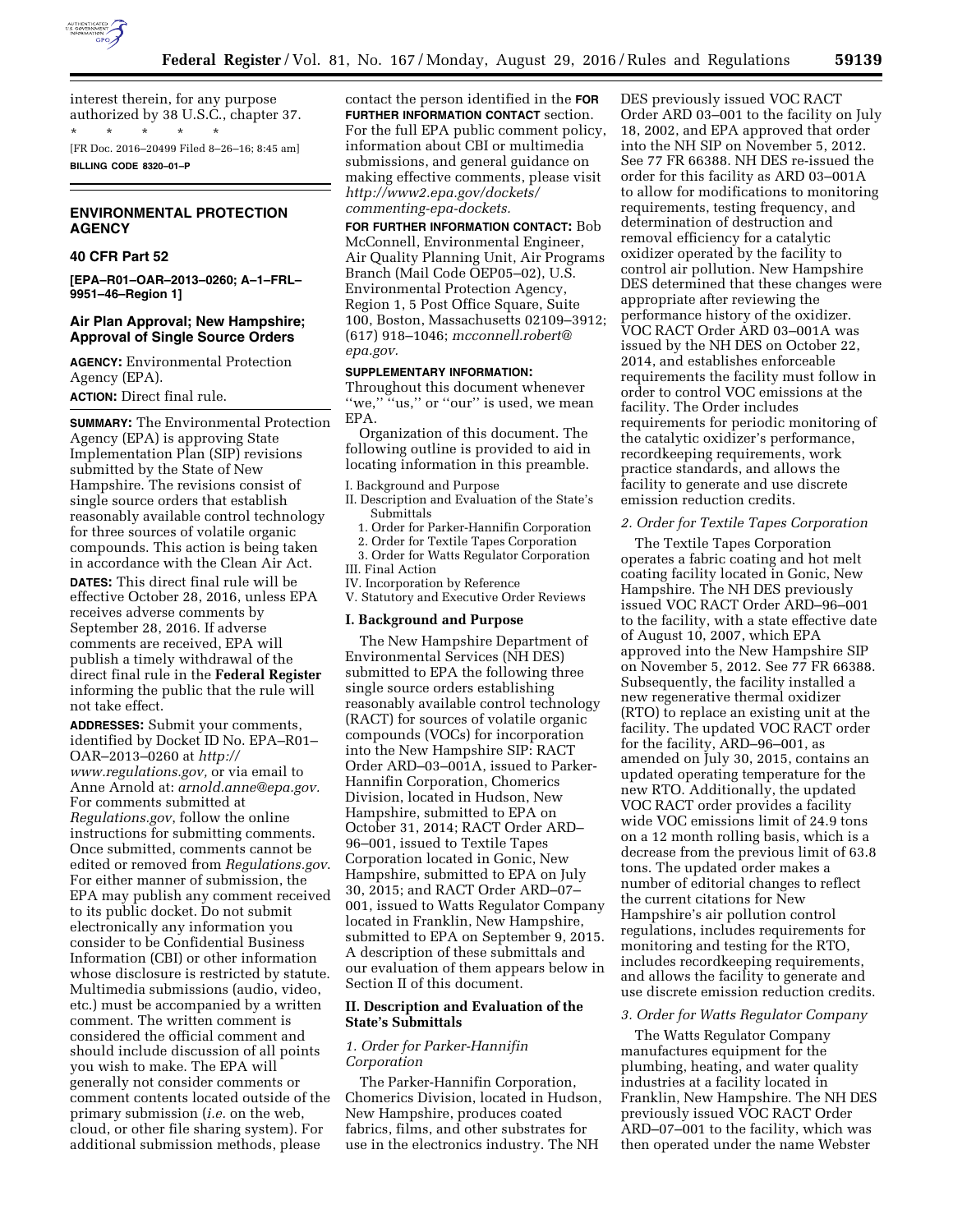Valve Company, with a state effective date of March 21, 2007. EPA approved this order into the NH SIP on November 5, 2012. See 77 FR 66388. NH DES amended the order for this facility in 2015 to reflect the pending applicability of a newly adopted state VOC regulation, Env-A 1212, Miscellaneous Metal and Plastic Parts and Products Coating, to coatings used by the facility, and to include work practice standards to the order. The order includes recordkeeping requirements, and allows the facility to generate and use discrete emission reduction credits.

EPA agrees with New Hampshire's updated RACT determinations for the three sources mentioned above, and is therefore removing the existing orders for these facilities from the New Hampshire SIP and replacing them with the updated orders described above. The updated orders we are approving are at least as stringent as the orders being replaced, and therefore meet the antibacksliding requirements of section 110(l) of the CAA.

#### **III. Final Action**

EPA is approving, and incorporating into the New Hampshire SIP, three single source orders that establish reasonably available control technology for the Parker-Hannifin Corporation, the Textile Tapes Corporation, and the Watts Regulator Company, and is removing previously approved orders for these three facilities from the New Hampshire SIP.

The EPA is publishing this action without prior proposal because the Agency views this as a noncontroversial amendment and anticipates no adverse comments. However, in the proposed rules section of this **Federal Register**  publication, EPA is publishing a separate document that will serve as the proposal to approve the SIP revision should relevant adverse comments be filed. This rule will be effective October 28, 2016 without further notice unless the Agency receives relevant adverse comments by September 28, 2016.

If the EPA receives such comments, then EPA will publish a notice withdrawing the final rule and informing the public that the rule will not take effect. All public comments received will then be addressed in a subsequent final rule based on the proposed rule. The EPA will not institute a second comment period on the proposed rule. All parties interested in commenting on the proposed rule should do so at this time. If no such comments are received, the public is advised that this rule will be effective on October 28, 2016 and no further action will be taken on the proposed

rule. Please note that if EPA receives adverse comment on an amendment, paragraph, or section of this rule and if that provision may be severed from the remainder of the rule, EPA may adopt as final those provisions of the rule that are not the subject of an adverse comment.

#### **IV. Incorporation by Reference**

In this rule, the EPA is finalizing regulatory text that includes incorporation by reference. In accordance with requirements of 1 CFR 51.5, the EPA is finalizing the incorporation by reference of single source orders for the Parker Hannifin Corporation, Textile Tapes Corporation, and Watts Regulator Company, as described in the amendments to 40 CFR part 52 set forth below. The EPA has made, and will continue to make, these materials generally available through *[www.regulations.gov,](http://www.regulations.gov)* and/or at the EPA Region 1 Office (please contact the person identified in the **FOR FURTHER INFORMATION CONTACT** section of this preamble for more information).

# **V. Statutory and Executive Order Reviews**

Under the Clean Air Act, the Administrator is required to approve a SIP submission that complies with the provisions of the Act and applicable Federal regulations. 42 U.S.C. 7410(k); 40 CFR 52.02(a). Thus, in reviewing SIP submissions, EPA's role is to approve state choices, provided that they meet the criteria of the Clean Air Act. Accordingly, this action merely approves state law as meeting Federal requirements and does not impose additional requirements beyond those imposed by state law. For that reason, this action:

• Is not a significant regulatory action subject to review by the Office of Management and Budget under Executive Orders 12866 (58 FR 51735, October 4, 1993) and 13563 (76 FR 3821, January 21, 2011);

• Does not impose an information collection burden under the provisions of the Paperwork Reduction Act (44 U.S.C. 3501 *et seq.*);

• Is certified as not having a significant economic impact on a substantial number of small entities under the Regulatory Flexibility Act (5 U.S.C. 601 *et seq.*);

• Does not contain any unfunded mandate or significantly or uniquely affect small governments, as described in the Unfunded Mandates Reform Act of 1995 (Pub. L. 104–4);

• Does not have Federalism implications as specified in Executive Order 13132 (64 FR 43255, August 10, 1999);

• Is not an economically significant regulatory action based on health or safety risks subject to Executive Order 13045 (62 FR 19885, April 23, 1997);

• Is not a significant regulatory action subject to Executive Order 13211 (66 FR 28355, May 22, 2001);

• Is not subject to requirements of Section 12(d) of the National Technology Transfer and Advancement Act of 1995 (15 U.S.C. 272 note) because application of those requirements would be inconsistent with the Clean Air Act; and

• Does not provide EPA with the discretionary authority to address, as appropriate, disproportionate human health or environmental effects, using practicable and legally permissible methods, under Executive Order 12898 (59 FR 7629, February 16, 1994).

In addition, the SIP is not approved to apply on any Indian reservation land or in any other area where EPA or an Indian tribe has demonstrated that a tribe has jurisdiction. In those areas of Indian country, the rule does not have tribal implications and will not impose substantial direct costs on tribal governments or preempt tribal law as specified by Executive Order 13175 (65 FR 67249, November 9, 2000).

The Congressional Review Act, 5 U.S.C. 801 *et seq.,* as added by the Small Business Regulatory Enforcement Fairness Act of 1996, generally provides that before a rule may take effect, the agency promulgating the rule must submit a rule report, which includes a copy of the rule, to each House of the Congress and to the Comptroller General of the United States. Section 804, however, exempts from section 801 the following types of rules: Rules of particular applicability; rules relating to agency management or personnel; and rules of agency organization, procedure, or practice that do not substantially affect the rights or obligations of nonagency parties. 5 U.S.C. 804(3). Because this is a rule of particular applicability, EPA is not required to submit a rule report regarding this action under section 801.

Under section 307(b)(1) of the Clean Air Act, petitions for judicial review of this action must be filed in the United States Court of Appeals for the appropriate circuit by October 28, 2016. Filing a petition for reconsideration by the Administrator of this final rule does not affect the finality of this action for the purposes of judicial review nor does it extend the time within which a petition for judicial review may be filed, and shall not postpone the effectiveness of such rule or action. Parties with